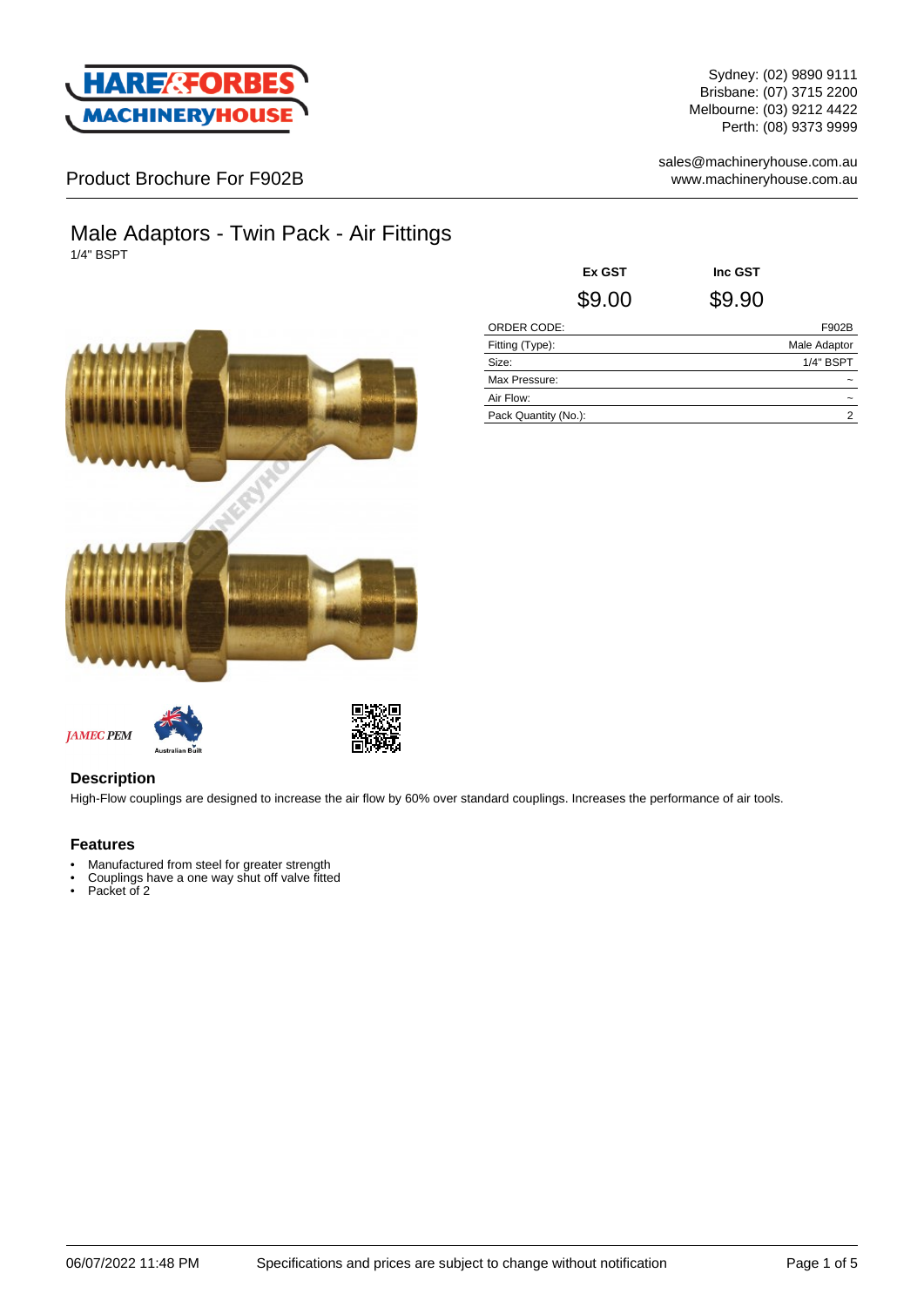

# Product Brochure For F902B

Sydney: (02) 9890 9111 Brisbane: (07) 3715 2200 Melbourne: (03) 9212 4422 Perth: (08) 9373 9999

sales@machineryhouse.com.au www.machineryhouse.com.au

#### **Recommended Accessories**

F935 High-Flow Air Fittings F941 High-Flow One Touch System Air Fittings

F940 High-Flow One Touch System Air Fittings

F945 High-Flow One Touch System Air Fittings











F951 High-Flow Air Fittings

F950 High-Flow Air Fittings



F888 Air Fittings









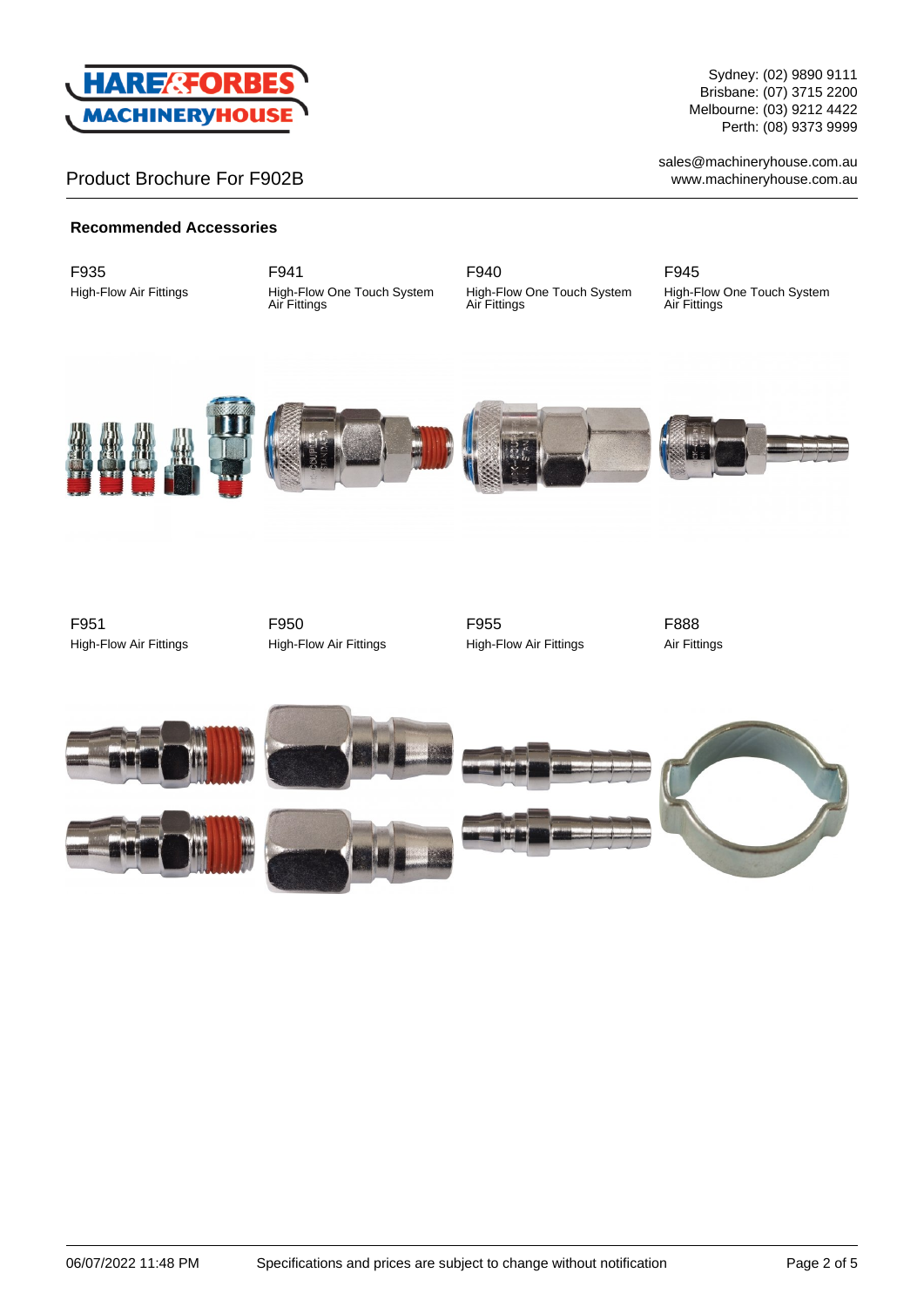

Product Brochure For F902B

Sydney: (02) 9890 9111 Brisbane: (07) 3715 2200 Melbourne: (03) 9212 4422 Perth: (08) 9373 9999

sales@machineryhouse.com.au www.machineryhouse.com.au

Air Fittings

F901

F900 Air Fittings F912 Air Fittings F903B Air Fittings









F906A Air Fittings F803 Air Fittings

F811 Air Fittings F860 Air Fittings



F862 Air Fittings F864 Air Fittings F845 Air Fittings F870 Air Fittings

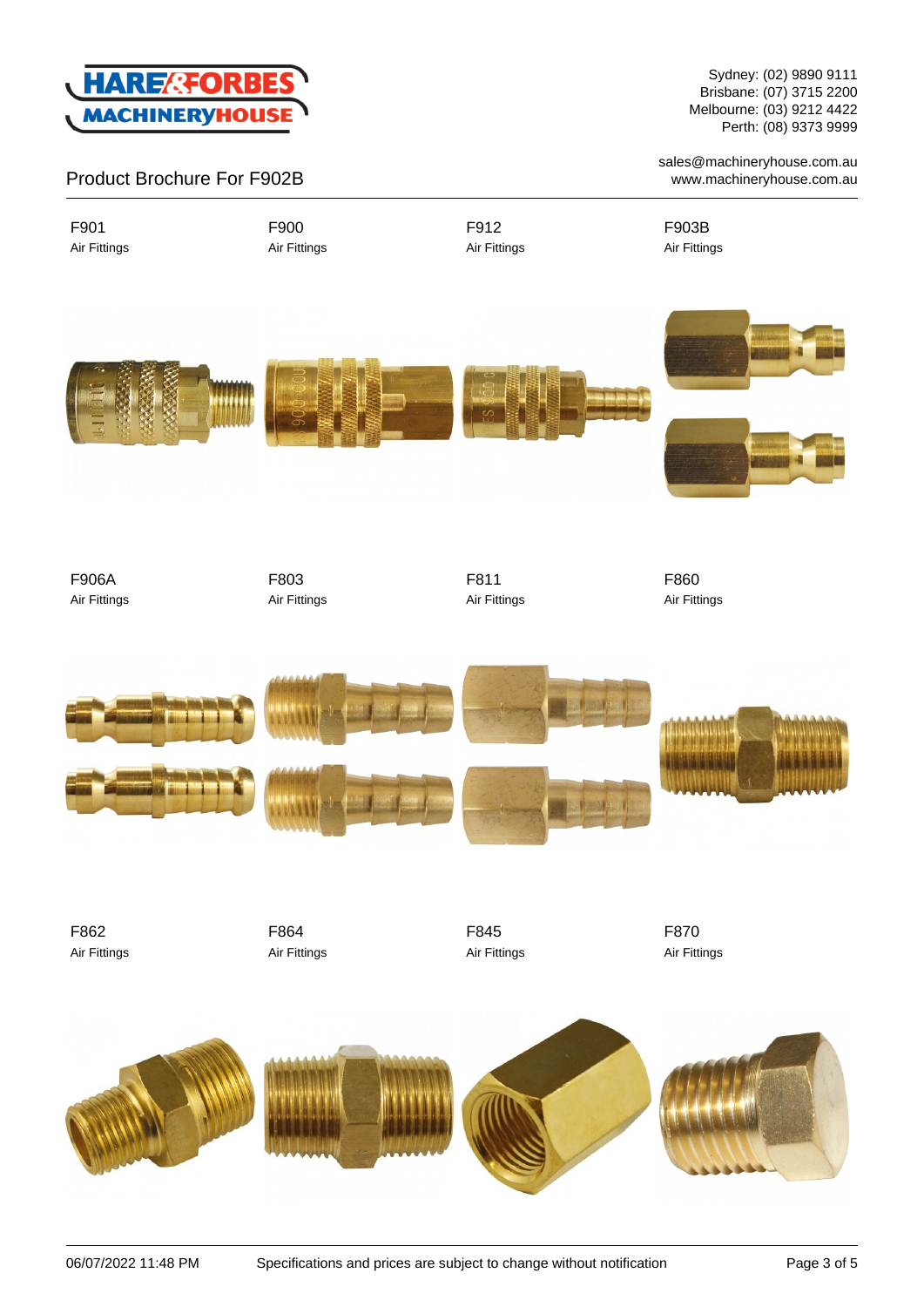

# Product Brochure For F902B

F830 Air Fittings F832 Air Fittings F834 Air Fittings F836 Air Fittings









Sydney: (02) 9890 9111 Brisbane: (07) 3715 2200 Melbourne: (03) 9212 4422 Perth: (08) 9373 9999

sales@machineryhouse.com.au www.machineryhouse.com.au

F838 Air Fittings F840 Air Fittings F842 Air Fittings

F880 Air Fittings



F882 Air Fittings A242 Air Fittings F930 Air Fittings A219 Air Fittings